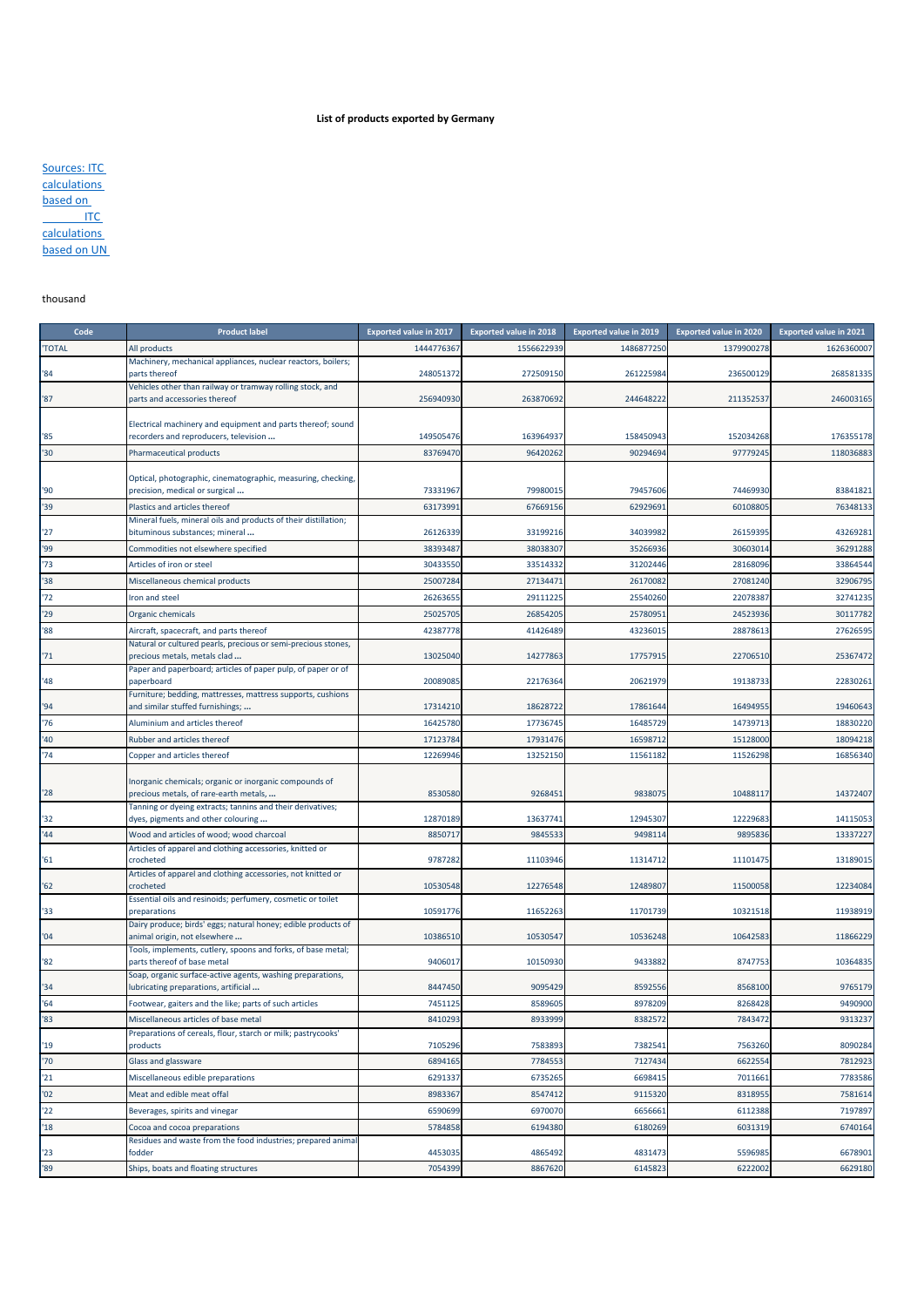| '95 | Toys, games and sports requisites; parts and accessories<br>thereof                                                         | 5389675 | 6027224 | 5790064 | 5936766 | 6388911 |
|-----|-----------------------------------------------------------------------------------------------------------------------------|---------|---------|---------|---------|---------|
|     | Articles of stone, plaster, cement, asbestos, mica or similar                                                               |         |         |         |         |         |
| '68 | materials                                                                                                                   | 5208184 | 5758107 | 539304  | 5263721 | 6016129 |
| '35 | Albuminoidal substances; modified starches; glues; enzymes                                                                  | 3875946 | 4140516 | 3971740 | 4128706 | 5021375 |
| 96' | Miscellaneous manufactured articles                                                                                         | 4415136 | 4662186 | 4447312 | 4345132 | 4757422 |
| '49 | Printed books, newspapers, pictures and other products of<br>the printing industry; manuscripts,                            | 4602367 | 4988380 | 4423611 | 4003578 | 4460280 |
| '69 | Ceramic products                                                                                                            | 3664030 | 4127718 | 4130883 | 3689172 | 4398343 |
| '15 | Animal or vegetable fats and oils and their cleavage products;<br>prepared edible fats; animal                              | 3237571 | 2988307 | 2786630 | 3172173 | 4351587 |
|     | Other made-up textile articles; sets; worn clothing and worn                                                                |         |         |         |         |         |
| '63 | textile articles; rags<br>Railway or tramway locomotives, rolling stock and parts                                           | 2803312 | 3134936 | 3091936 | 4193500 | 4052570 |
| '86 | thereof; railway or tramway track fixtures                                                                                  | 5255388 | 4651568 | 4074144 | 4002134 | 3919967 |
| '09 | Coffee, tea, maté and spices                                                                                                | 3326713 | 3248254 | 3046116 | 3249439 | 3663747 |
| '16 | Preparations of meat, of fish or of crustaceans, molluscs or<br>other aquatic invertebrates                                 | 3236258 | 3545017 | 3439004 | 3476188 | 3503623 |
| '20 | Preparations of vegetables, fruit, nuts or other parts of plants                                                            | 3149470 | 3468977 | 3313108 | 3307019 | 3360570 |
| '10 | Cereals                                                                                                                     | 2440211 | 1970198 | 1950343 | 2998756 | 3306382 |
| 17  | Sugars and sugar confectionery                                                                                              | 2535596 | 2667135 | 2534444 | 2622596 | 3297039 |
|     | Wadding, felt and nonwovens; special yarns; twine, cordage,                                                                 |         |         |         |         |         |
| '56 | ropes and cables and articles thereof                                                                                       | 2749888 | 2885225 | 2771730 | 2714638 | 3102953 |
| '24 | Tobacco and manufactured tobacco substitutes                                                                                | 4449768 | 4177132 | 3670235 | 2809385 | 3017321 |
| '42 | Articles of leather; saddlery and harness; travel goods,<br>handbags and similar containers; articles                       | 2541596 | 2783062 | 2756710 | 2456474 | 2871549 |
|     | Impregnated, coated, covered or laminated textile fabrics;                                                                  |         |         |         |         |         |
| '59 | textile articles of a kind suitable<br>Salt; sulphur; earths and stone; plastering materials, lime and                      | 2710364 | 2897130 | 259568  | 2390650 | 2734817 |
| '25 | cement                                                                                                                      | 2238863 | 2341358 | 2220896 | 2095790 | 2505330 |
| 08  | Edible fruit and nuts; peel of citrus fruit or melons<br>Products of the milling industry; malt; starches; inulin; wheat    | 2128510 | 2202111 | 2115586 | 2282346 | 2319432 |
| '11 | gluten                                                                                                                      | 1706453 | 1848105 | 1855027 | 1851869 | 2089479 |
| 91  | Clocks and watches and parts thereof                                                                                        | 1959185 | 2013324 | 1852557 | 164340: | 1969969 |
| '12 | Oil seeds and oleaginous fruits; miscellaneous grains, seeds<br>and fruit; industrial or medicinal                          | 1534080 | 1698410 | 1498223 | 1592578 | 1794609 |
| '03 | Fish and crustaceans, molluscs and other aquatic<br>invertebrates                                                           | 1857900 | 1843942 | 1654041 | 1524895 | 1579481 |
| '75 | Nickel and articles thereof                                                                                                 | 1213612 | 1498567 | 1568836 | 1460264 | 1575631 |
| '31 | Fertilisers                                                                                                                 | 966129  | 1078384 | 1089235 | 101363: | 1502273 |
| '81 | Other base metals; cermets; articles thereof                                                                                | 1568894 | 1732506 | 1616705 | 1198210 | 1418352 |
| '97 | Works of art, collectors' pieces and antiques                                                                               | 869586  | 1036022 | 913009  | 71850   | 1411126 |
|     | Pulp of wood or of other fibrous cellulosic material; recovered                                                             |         |         |         |         |         |
| '47 | (waste and scrap) paper or<br>Man-made filaments; strip and the like of man-made textile                                    | 1413777 | 1417163 | 1288609 | 1043073 | 1406673 |
| '54 | materials                                                                                                                   | 1622502 | 1679396 | 1511272 | 1247842 | 1373111 |
| '01 | Live animals                                                                                                                | 1670774 | 1668533 | 1553860 | 1373706 | 1357923 |
| '07 | Edible vegetables and certain roots and tubers                                                                              | 1230298 | 1273249 | 1341320 | 1285396 | 1344804 |
| '37 | Photographic or cinematographic goods                                                                                       | 1370106 | 1489422 | 1373880 | 1186381 | 1247341 |
| '06 | Live trees and other plants; bulbs, roots and the like; cut<br>flowers and ornamental foliage                               | 102363: | 1132885 | 1074862 | 1074898 | 1198695 |
|     |                                                                                                                             |         |         |         |         |         |
| '05 | Products of animal origin, not elsewhere specified or included                                                              | 991717  | 1094625 | 1034714 | 984815  | 1062388 |
| '55 | Man-made staple fibres                                                                                                      | 1099003 | 1125186 | 1000448 | 928267  | 1010250 |
| '26 | Ores, slag and ash                                                                                                          | 554825  | 594785  | 576164  | 496430  | 906653  |
| '92 | Musical instruments; parts and accessories of such articles                                                                 | 679880  | 759267  | 772698  | 720475  | 843256  |
| '60 | Knitted or crocheted fabrics                                                                                                | 934223  | 902768  | 806379  | 699579  | 801083  |
| '79 | Zinc and articles thereof                                                                                                   | 706341  | 752784  | 744922  | 587668  | 777742  |
| 52  | Cotton                                                                                                                      | 963166  | 945409  | 813918  | 687950  | 747631  |
| '41 | Raw hides and skins (other than furskins) and leather                                                                       | 1085458 | 1063599 | 797212  | 624842  | 745559  |
| '93 | Arms and ammunition; parts and accessories thereof                                                                          | 534409  | 534982  | 506646  | 537619  | 700850  |
| '65 | Headgear and parts thereof                                                                                                  | 482696  | 529108  | 547184  | 559973  | 689085  |
| '57 | Carpets and other textile floor coverings                                                                                   | 619553  | 646910  | 604149  | 564135  | 621219  |
|     |                                                                                                                             |         |         |         |         |         |
| 13  | Lac; gums, resins and other vegetable saps and extracts<br>Special woven fabrics; tufted textile fabrics; lace; tapestries; | 501656  | 548711  | 551689  | 536517  | 590091  |
| '58 | trimmings; embroidery                                                                                                       | 596281  | 616733  | 579864  | 501638  | 570059  |
| '78 | Lead and articles thereof                                                                                                   | 499564  | 504300  | 381070  | 348023  | 556160  |
| '51 | Wool, fine or coarse animal hair; horsehair yarn and woven<br>fabric                                                        | 569684  | 580008  | 522938  | 397735  | 504371  |
|     |                                                                                                                             |         |         |         |         |         |
| '36 | Explosives; pyrotechnic products; matches; pyrophoric alloys;<br>certain combustible preparations                           | 213522  | 262632  | 264293  | 229081  | 266643  |